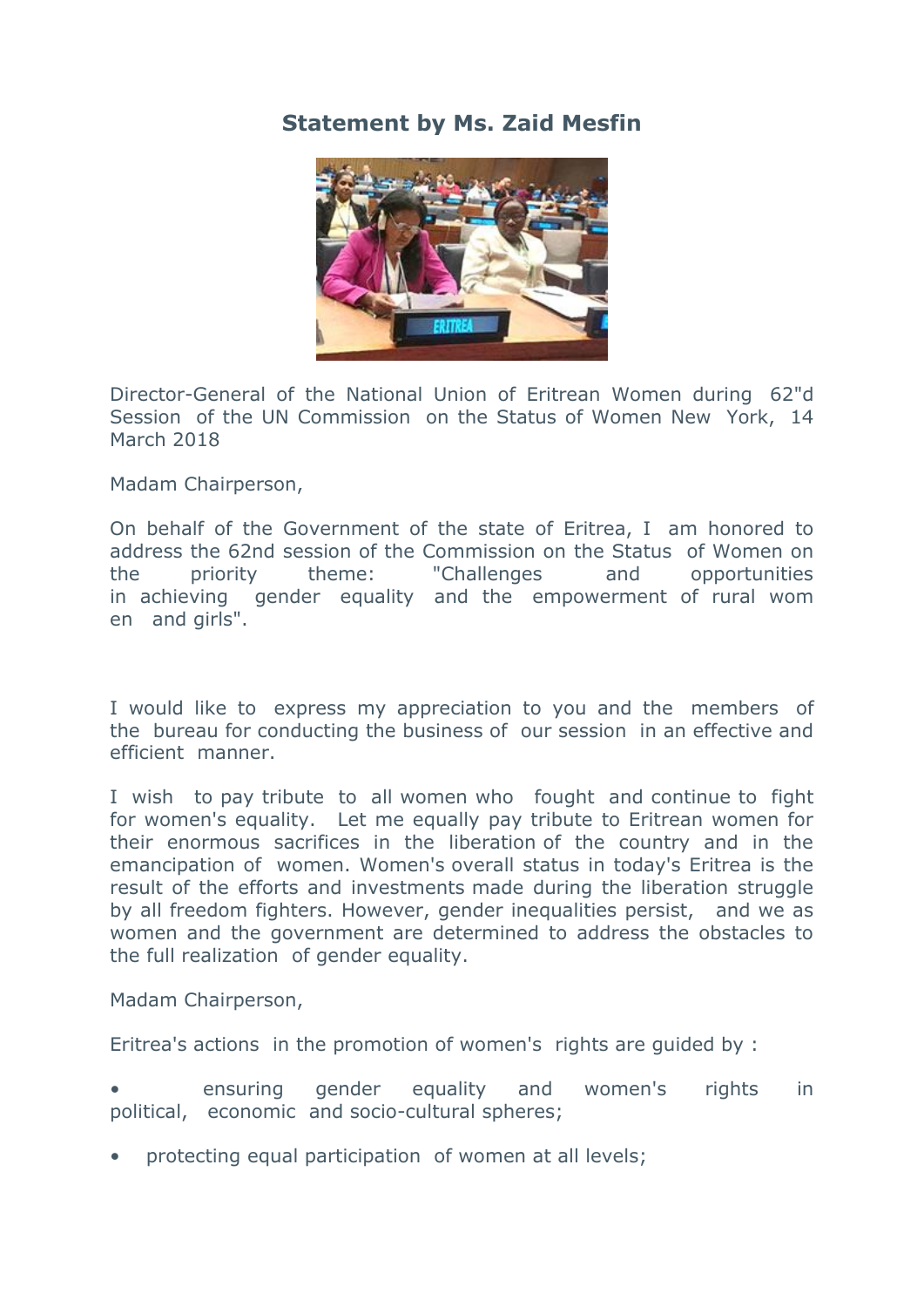- securing equal payment for the same job;
- guaranteeing women's equal access to land;

• ensuring gender mainstreaming into line ministries, institutions and private sector; and

• strengthening the National Union ofEritrean Women as the women's machinery to advance women's rights.

In order to identify and narrow down the existing gender gaps, the government of Eritrea has formulated gender sensitive policies and legislations in all sectors with the NUEW acting as the principal accountable body on the issues of women at both national and international platforms.

Madam Chairperson,

Eritrea is a signatory to international and regional conventions and declarations, such as the Convention on the Rights of the Child, Convention on the Elimination of Discrimination Against Women; and the Beijing Declaration and Platform of Action. Accordingly, Eritrea has met its reporting obligations by presenting the fourth & fifth reports to the Committee on the Elimination of Discrimination Against Women in 2014, and it has also submitted reports on Beijing +5 and Beijing +20 to share the progresses and gaps in its efforts to implement the 12 areas of concern articulated in Beijing Platform for Action.

Eritrea's National Gender Action Plan of 2004-2008 and 2015-2019 provide the framework for mainstreaming gender in all sectors and allows to measure the progress of the development of Action Plan for effective planning, implementation a nd monitoring of programms and projects that aim at empowering women. Some line ministries who took initiatives in consultation with NUEW have set clear and achievable Gender Mainstreaming Strategies (GMS). As a result of the common endeavor and coordination with partners, the following achievements have been thus far observed>

• maintaining the provision of free and compulsory basic education to all, and creating alternative routes to children from pastoral communities who fail to enroll at the right age;

increasing the number of female participants in schools at all levels, including the set of the state of the state of the state of the state of the state of the state of the state o tertiary level;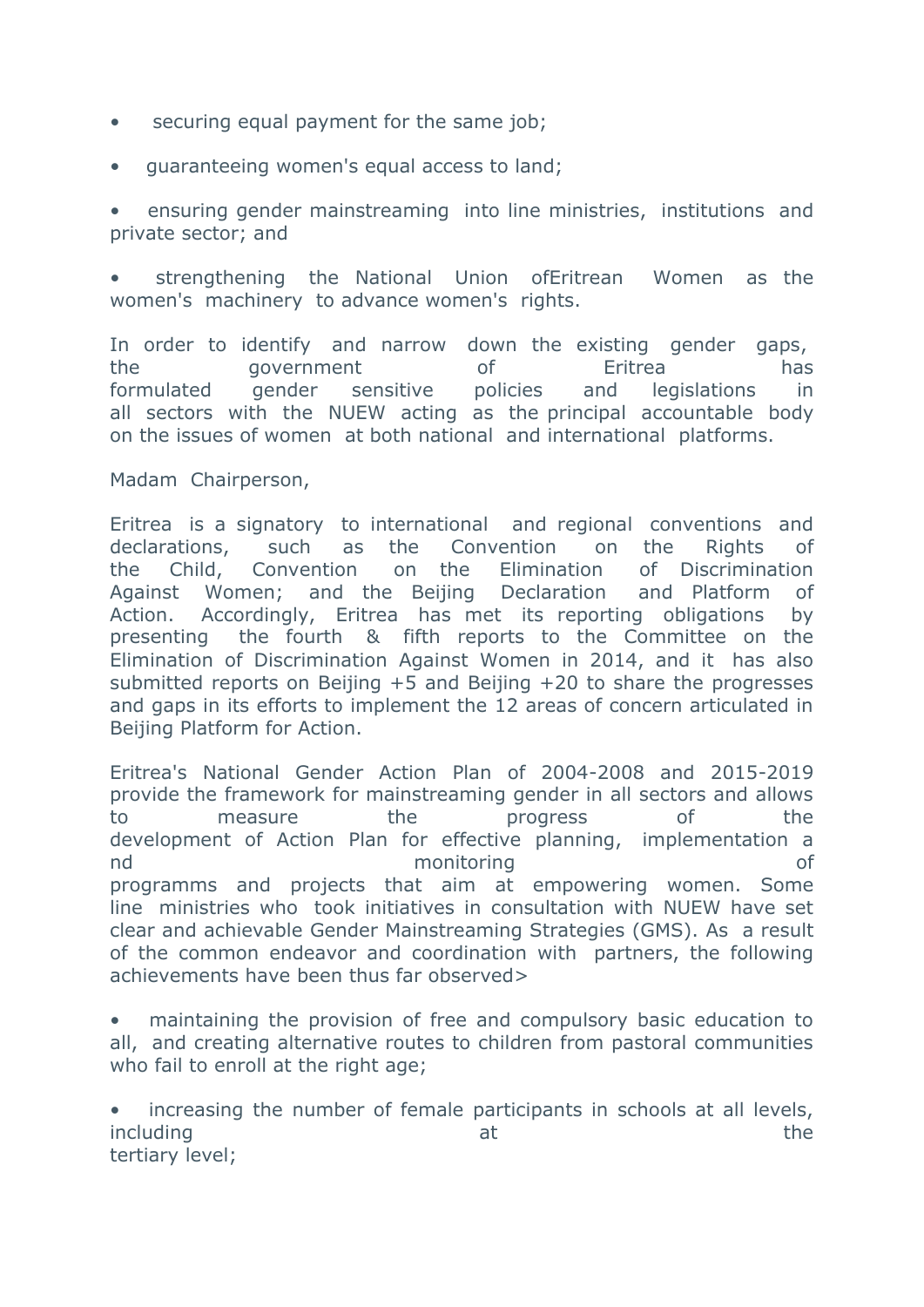• transforming the status and livelihoods of rural women through targeted developmental projects;

• developing specific health policies that address the gender issue at various levels of the rural communities;

increasing the role of the media to reinforce the combat against stereotyping, underage marriage, FGM practice, and violence against women;

• expanding the Saving & Micro Credit Program (SMCP) under the ministry of national development to support femaleheaded households and women entrepreneurs to be economically self-sufficient

• reactivating the NUEW's Credit Program which has been able t o loan to nearly 12,000 beneficiaries in four administrative regions of the country;

supporting women farmers with agricultural inputs, such as water pumps to encourage irrigated farming;

removing barriers for girls to go to school by introducing the Donkey and Water canvases project, mainly initiated to alleviate the fatigue of fetching wate r in remote areas with profound impact on girls and women's lives over the last decade;

• building partnership at multilateral and bilateral levels. The Strategic Partnership Cooperation Framework (SPCF) between Eritrea and the UN, aims at integrating policies on the advancement of women and gender equality in all the projects under the supervision of the Eritrean Ministry of National Development; and

• increasing budgetary resources from government and partners for the NUEW that works on advancing women and gender equality programs.

Madam Chairperson,

In spite of the stated progress and significant achievements, the issue of gender equality is still faced with some challenges. For instance, Article 581-329 of the Eritrean civil code states that the minimum age for marriage for both girls and boys is 18. However, early marriage is not uncommon in the rural areas, among less educated and those with lower income.